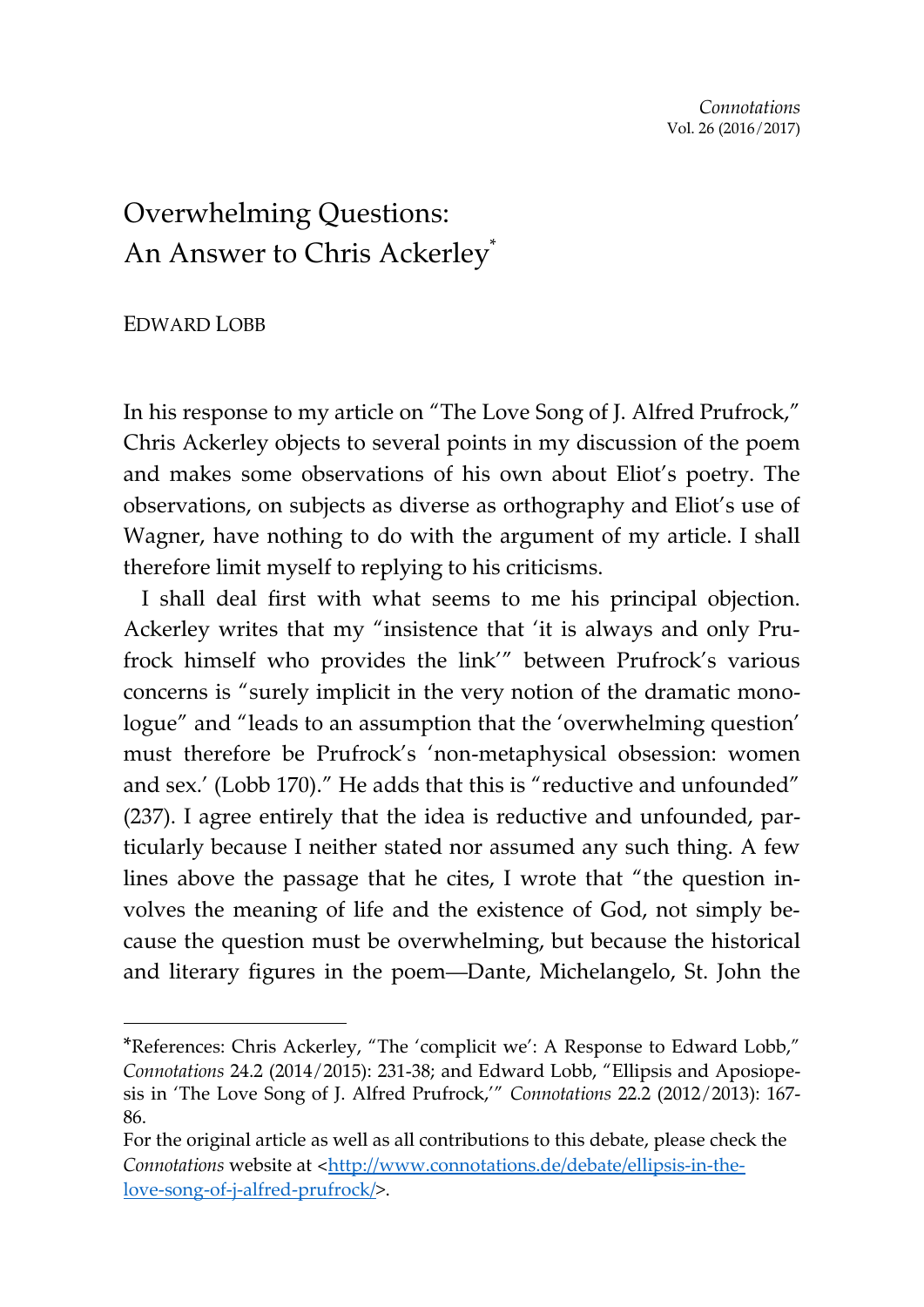Baptist, Lazarus, Hamlet—are all associated with religious and philosophical themes and narratives" (170). Elsewhere, Ackerley refers with equal inaccuracy to "Lobb's [...] assertion that the 'overwhelming question' concerns 'the gap between sex and metaphysics'" (234). He might at least be consistent in his misrepresentation of my argument.

Since Prufrock's personal and sexual insecurities are foregrounded and the overwhelming metaphysical question is repeatedly invoked, although never directly stated, the obvious critical question is why these two things are juxtaposed, and I tried to explain why this strange pairing of sex and metaphysics makes poetic sense and is one of the keys to the poem's meaning. Ackerley's idea that the relationship of subjects in a speaker's mind is "implicit in the very notion of the dramatic monologue"—that is, that the link is always a personal one—is simply not true. In the classic Victorian dramatic monologues of Browning, Tennyson, and Arnold, for example, the relationship of the issues in the poem is more or less obvious; in Browning's "An Epistle of Kharshish," to take another poem in which Lazarus plays an important offstage role, the possible resurrection of Lazarus leads quite naturally to considerations of the nature of God. The link between subjects here is not primarily personal, then, but one that most people would make, and even in cases where the link is more obscure, it is rarely bizarre or purely personal. In Prufrock's case, on the other hand, there is no immediately apparent reason for his simultaneous obsessions with sexual and metaphysical questions, and it is the very oddity of the pairing that causes us to probe more deeply into the omitted links between them. A man who looks at the evening sky and thinks of "a patient etherised upon a table" clearly thinks in highly individual ways.

Ackerley not only ignores my clear statement of the "overwhelming question" but claims that "Lobb's thesis may be summarized in terms of his insistence that sex and metaphysics are analogous" (235). This at least acknowledges part of what I said but mistakes the extended discussion of one example for my "thesis" and conclusion. If that conclusion was unclear to Ackerley, allow me to re-state it briefly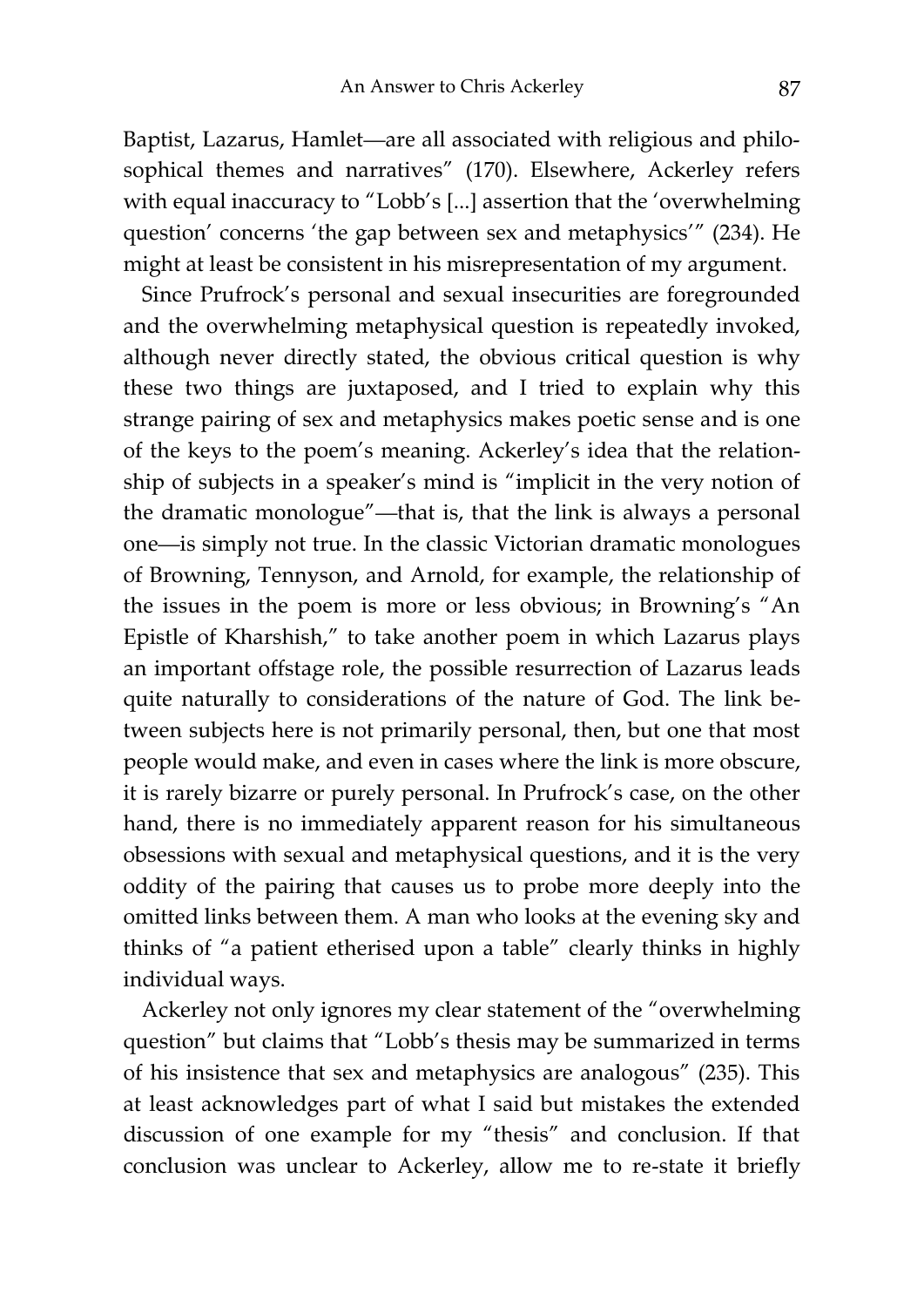## 88 EDWARD LOBB

here. Ellipsis and aposiopesis function in "Prufrock" as means of omitting "connections between the tenor and vehicle of a simile or metaphor, between the large subjects of discussion (sex and metaphysics), and between incompatible aspects of Prufrock himself: male *vs.* female characteristics, the desire for sexual pursuit *vs.* inertia and fear of failure, the need to discuss large metaphysical issues *vs.* the fear of mockery, miscommunication, or solipsism, as well as the vital need to keep all possible conclusions in play" (181-82). The various omissions do justice to the complexity of and conflicts in Prufrock's mind and personality, but they also illustrate what I called "a positive agenda of avoidance" (180). "The failure to conclude either sexually or metaphysically" becomes a source of actual good: "the important thing is to go on talking, keeping alive a sense of the complexities of any issue, forestalling or disrupting consensus, which can become deadening in the intellectual sphere and tyrannical in the political" (180). This refusal to conclude, which is at the furthest remove from deconstructionist "deferral," is Prufrock's and Eliot's way of maintaining at least the possibility of meaning and God in a world of discourse which has largely, to its loss, ceased to take such concepts seriously.

As the examples above suggest, I am mystified throughout Ackerley's response by his apparent unwillingness to pay attention to what I actually wrote. In addition, he frequently makes disparaging remarks about points in my article without indicating in any way why he finds them unsatisfactory. He writes of my analysis of the Marvell reference, for example, that "having presented this image, Lobb's conclusion rings hollow: that the response of Prufrock's 'would-be mistress' (unlike Marvell's) suggests that 'she is far more interested in sex than he is'" (234). This was not in fact my "conclusion;" it was one part of a developing argument about Prufrock's gender identity. But exactly how does it ring hollow? Ackerley does not say. Again, after mentioning the parallel of sex and metaphysics, which I discussed at some length, he tells us that: "In my reading of the poem, this places the wrong emphasis on matters that are infinitely more subtle than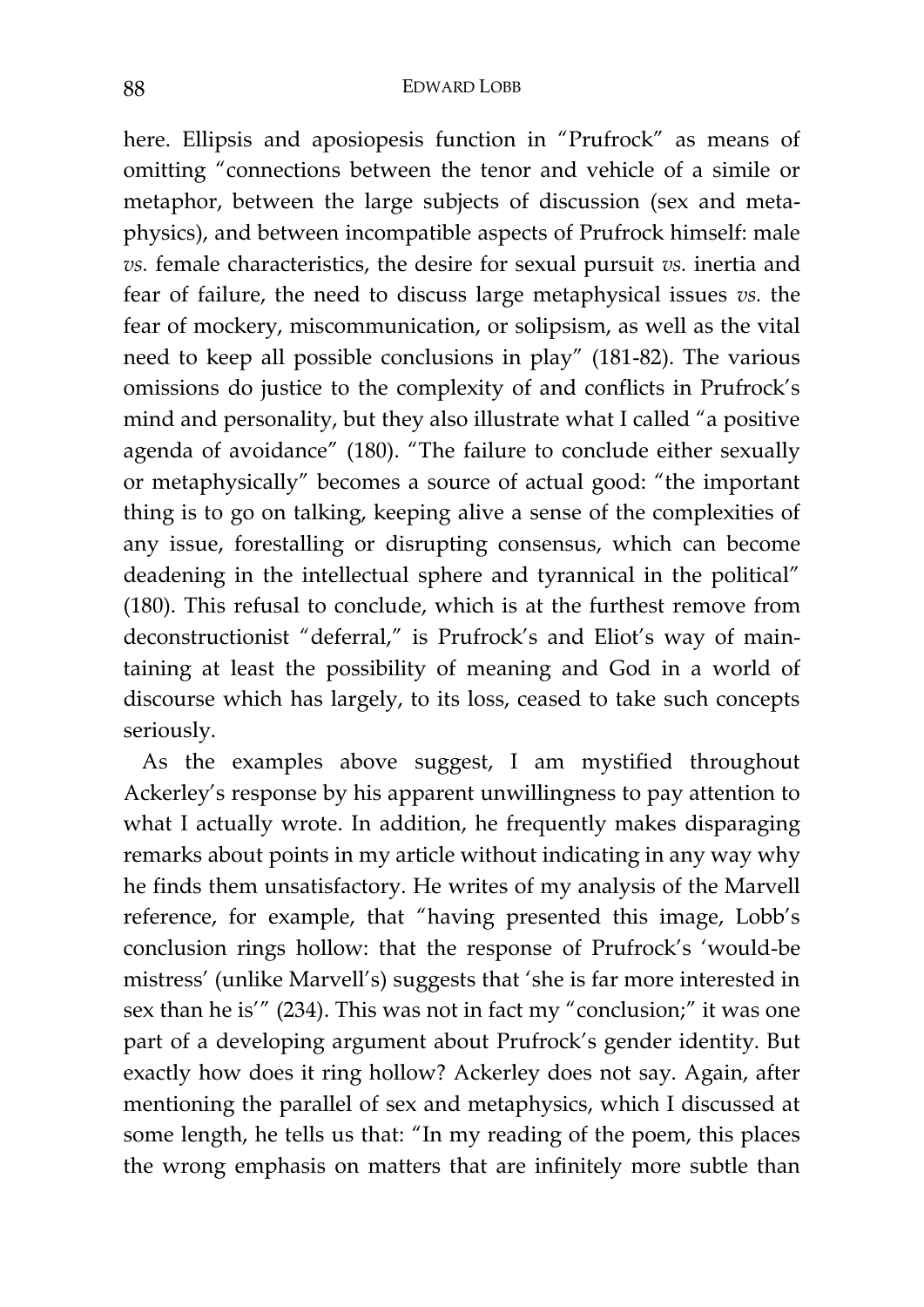this" (234). "Infinitely more subtle" would seem to allow for extensive development, but this lofty assertion is not followed by any reading at all, much less an infinitely subtle one. A third example: when Ackerley accuses me of "privileging the universal over the particulars that generate it" (237), I look in vain for any evidence to support this curt pronouncement. I make no apologies for bringing up the "overwhelming question"—if that is what Ackerley means by the universal—because it is central to the poem, and part of my project in the article was to show precisely how such a question is reflected in Prufrock's other, more personal concerns, his "particulars." I could produce further examples of Ackerley's dismissiveness, but these are enough to make the point. Everything I wrote was solidly grounded in the words and details of the poem; Chris Ackerley is welcome to disagree with anything I said, but to do so without countervailing evidence or an alternative account of the point in question is easy, arbitrary, and entirely unhelpful.

"I intensely dislike the use of what I (frequently) call the curse of the 'complicit we,'" writes Ackerley; "that is, the kind of approach to the purpose that treats the reader as 'mon semblable, mon frère' and walks him (or her) down the garden path to look at (let 'us' say) 'the evening […] spread out against the sky'" (233). He finds that "the use of the 'complicit we' bullies or cajoles or persuades [him] into acceptance." This objection is important enough to Ackerley to provide the title of his response, but I find it odd that he feels bullied by a convention as transparent as this one. To write criticism without using "we" or "I" or "the reader" is to imply truth claims unmediated by the actual experience of readers, which is central to critical discussion. But then, the use of "I," except when unavoidable, brings problems of its own. When Ackerley and I began writing criticism several decades ago, the use of "I" in criticism was considered not only egotistical but also trivializing: it suggested that your observations were merely personal. The inclusive "we," in contrast, evoked the "common reader" dear to critics from Dr. Johnson to Virginia Woolf. With the rise of political correctness and the need of some scholars to con-